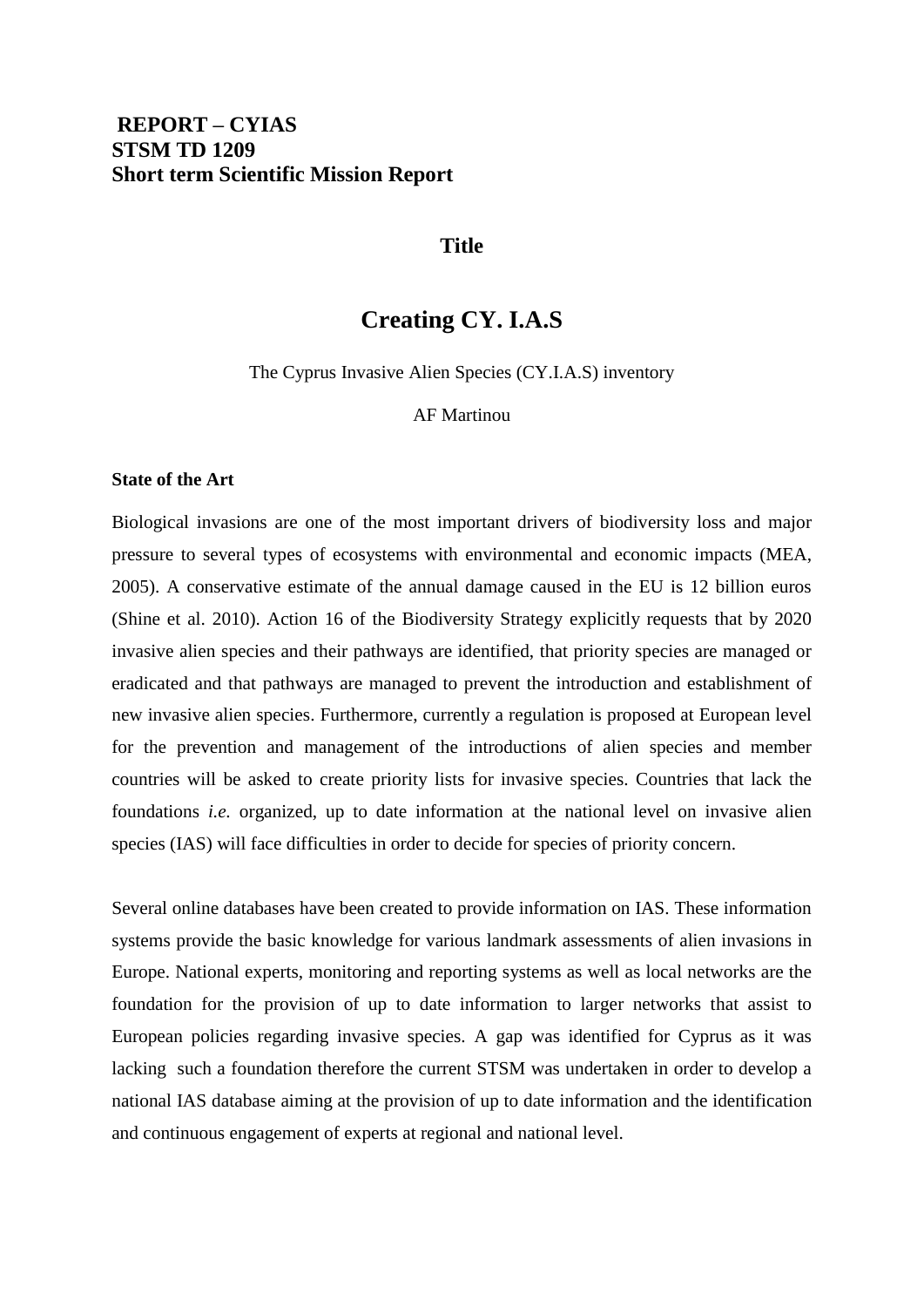During the current scientific mission an information platform based on the HCMR/EEA and ELNAIS principles was created on invasive species for Cyprus on the distribution and establishment success of invasive alien species. The platform covers marine, estuarine freshwater and terrestrial species. Data for terrestrial species were obtained from DAISIE and EASIN/GBIF. The database is a dynamic and ongoing process and it is anticipated to be enhanced and continuously updated after the completion of the STSM.

#### **CYIAS aims at:**

1. Providing up-to-date centralized information system on the distribution of invasive species. The database design aims at including GIS and quantitative data. The database is developed as a resource in order to assist recording, monitoring and surveillance programmes, define appropriate indicators and provide the infrastructure for an invasive species early warning rapid response system. A complete updated list of the aliens of Cyprus- Cyprus Invasive Alien Species (CYIAS) was created based on data from HCMR, DAISIE, EASIN/GBIF and literature. The database also contains information on pathways, origin, establishment success, first sightingcollection date, first reports (references). Nomenclature and taxonomy are based on WoRMS for marine species. Relevant details for terrestrial and freshwater species are currently archived following the DAISIE system while validation for these species is pending.

Previously DAISIE (2009) reported a total of 75 alien marine species from Cyprus but this figure is a marked underestimation of the actual one. Katsanevakis et al. (2009) reported a total of 126 but this number has increased since 2009 to nearly 140 to date (Zenetos, personal communication). CYIAS currently contains 155 marine alien species, 15 freshwater species (12 freshwater fish and 3 freshwater molluscs) and 494 terrestrial species. The established (and invasive) species in Cyprus are expected to increase in the future, as they currently represent a small percentage of the established alien species in the Levantine basin. The marine alien species introduced via the Suez Canal are thermophilic species, and it is likely that an increasing seawater temperature will favour their reproduction, growth, survival, and thus establishment in the area. Such an increase of established alien marine species is expected to have an adverse impact on the state of many native populations as well as an unpredictable impact on fisheries and local economies (Katsanevakis et al. 2009). Table 1 contains summarized information from CYIAS on fifty two marine alien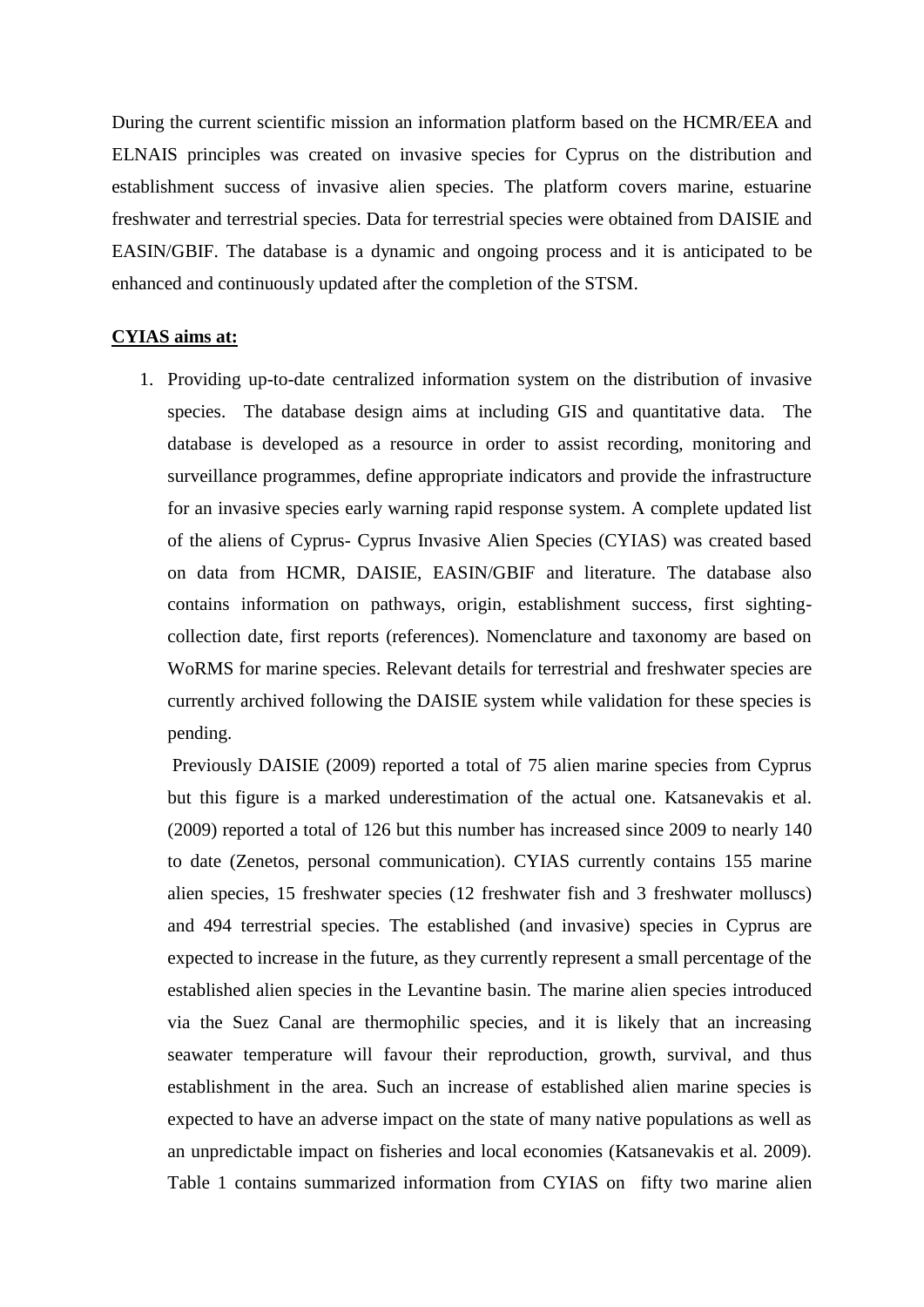species and their establishment success characterized as most invasive for the Mediterranean sea that are also present in the Levantine area, Cyprus. From the species present on table 1 special focus should be placed on *Pterois miles* the common lionfish and the nomad jellyfish *Rhopilema nomadica* and an early warning rapid response system for firshermen is essential to be developed regarding these two species. Attention should also be placed regarding a species with invasive potential not yet present in the area namely *Plotosus lineatus*. Table 2 presents alien species with commercial potential in the wider area. Two species currently lacking from table 2 and not present in Cyprus that we should account for are also the fish *Nemipterus randali* and the shrimp *Farfantepenaeus aztecus* (Ives, 1891).

Three hundred and ninety nine terrestrial species of non-indigenous organisms that belong to different groups were archived in the CYIAS database from DAISIE. A further 295 species were also imported from EASIN. However, due to time constraints and the short nature of the current scientific mission it was impossible to cross check thoroughly and update all information regarding terrestrial species and this is expected to be a continued process after the end of the scientific mission.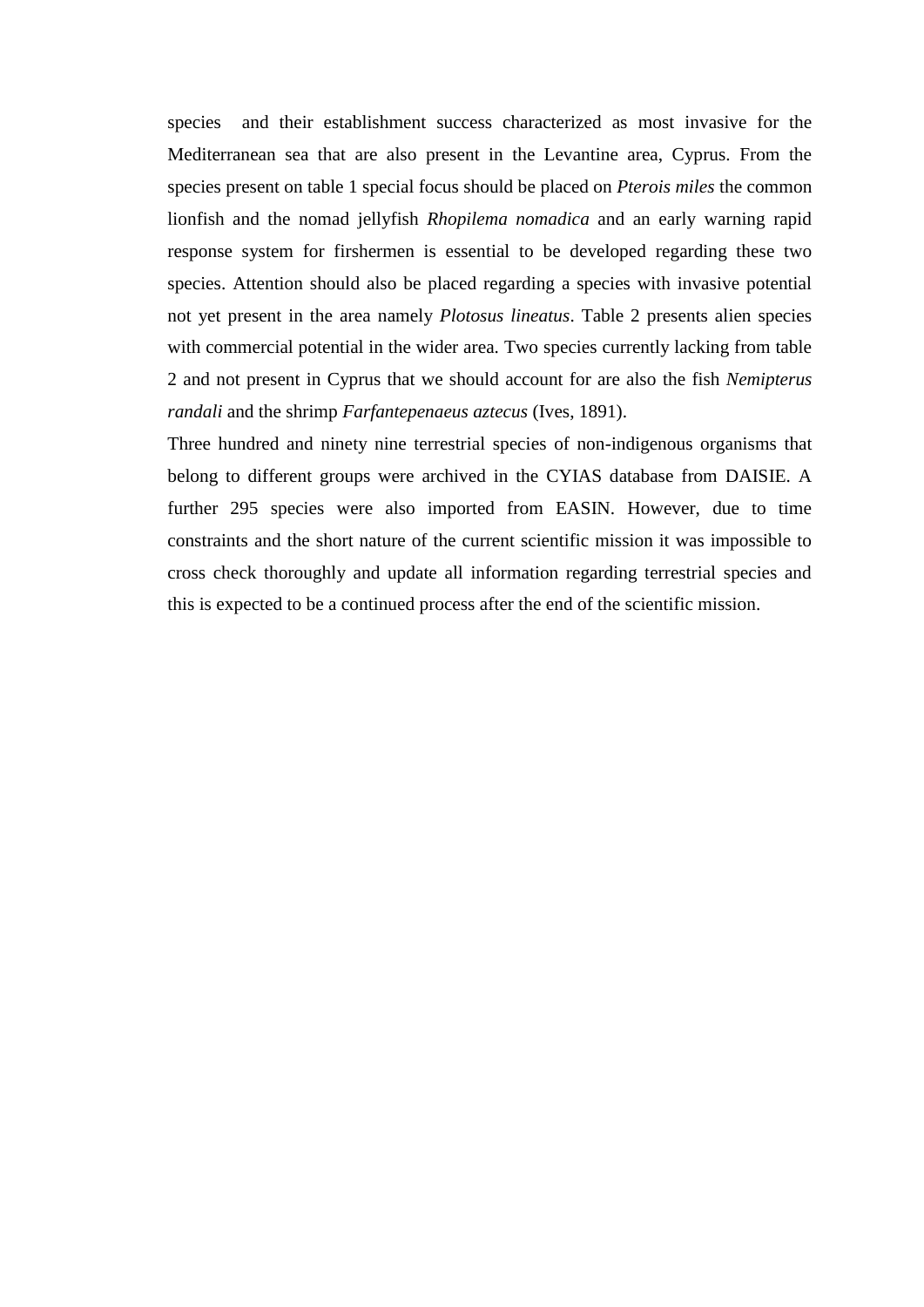| <b>Species</b>                              | <b>Author</b>                                         | First<br>sighting | <b>Establishment</b><br><b>Success</b> | <b>Consulted</b><br>database |
|---------------------------------------------|-------------------------------------------------------|-------------------|----------------------------------------|------------------------------|
| Amphistegina<br>lobifera                    | Larsen, 1976                                          | 1976              | cryptogenic<br>established             | <b>HCMR/EEA</b>              |
| <b>Aplysia</b><br>dactylomela               | Rang, 1828                                            | 2004              | Established                            | <b>HCMR/EEA</b>              |
| Apogonichthyoides<br><i>pharaonis</i>       | (Bellotti,<br>1874)                                   | 1964              | Established                            | <b>HCMR/EEA</b>              |
| <b>Aquilonastra</b><br><b>burtoni</b>       | (Gray, 1840)                                          | 2003              | Established                            | <b>HCMR/EEA</b>              |
| <i><b>Asparagopsis</b></i><br>armata        | Harvey, 1855                                          | 1998              | Established                            | <b>HCMR/EEA</b>              |
| <b>Atherinomorus</b><br><i>forskali</i>     |                                                       | 1929              | Established                            | <b>HCMR/EEA</b>              |
| <b>Brachidontes</b><br><i>pharaonis</i>     | (P.<br>Fischer,<br>1870)                              | 1960              | Established                            | HCMR/EEA                     |
| <b>Branchiomma</b><br><b>bairdi</b>         | (McIntosh,<br>1885)                                   | 1998              | Casual                                 | <b>HCMR/EEA</b>              |
| <b>Branchiomma</b><br>luctuosum             | (Grube, 1870)                                         | 1998              | Unknown                                | <b>HCMR/EEA</b>              |
| Cassiopea<br>andromeda                      | (Forsskål,<br>1775)<br>(Sonder)                       | 1903              | Established                            | <b>HCMR/EEA</b>              |
| Caulerpa<br>racemosa<br>var.<br>cylindracea | Verlaque,<br>Huisman<br>$\&$<br>Boudouresque,<br>2003 | 1997              | Casual                                 | <b>HCMR/EEA</b>              |
| Caulerpa<br>racemosa<br>var.<br>lamourouxi  | (Turner)<br>Weber-van<br>Bosse, 1898                  | 1991              | Established                            | <b>HCMR/EEA</b>              |
| Caulerpa<br>racemosa<br>var.<br>turbinata   | $(J.A \text{gardh})$<br>Eubank, 1946                  | 1992              | cryptogenic                            | <b>HCMR/EEA</b>              |
| <b>Ceratonereis</b><br>mirabilis            | Kinberg, 1865                                         | 1997              | Established                            | <b>HCMR/EEA</b>              |
| <b>Cerithium</b><br>scabridum               | Philippi, 1848                                        | 1983              | Established                            | <b>HCMR/EEA</b>              |
| Chama pacifica                              | Broderip,                                             | 1998              | Established                            | <b>HCMR/EEA</b>              |

**Table 1:** Alien species characterized as most invasive for the Mediterranean region also present in the Levantine area, Cyprus.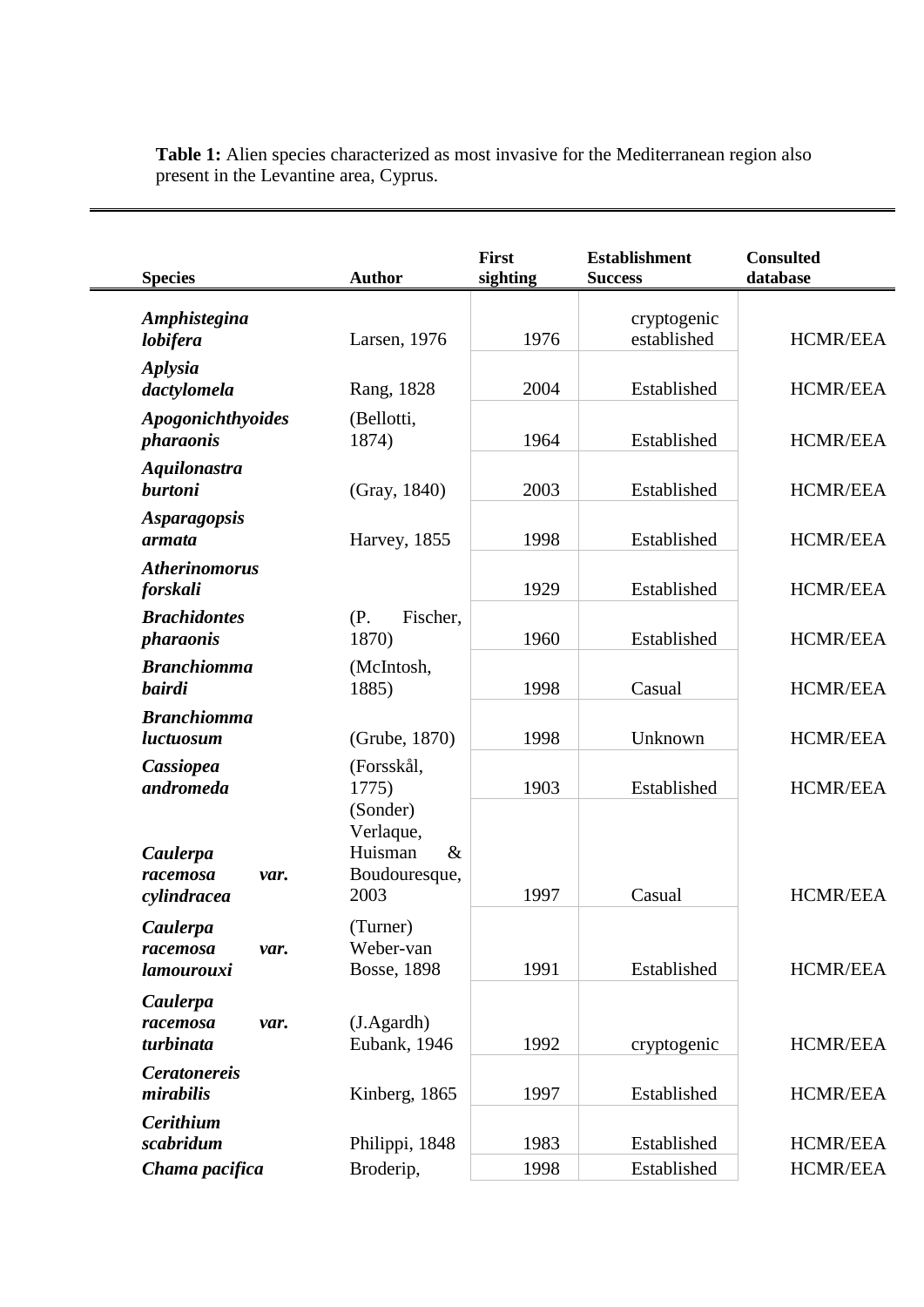|                                          | 1835                                                 |             |              |                 |
|------------------------------------------|------------------------------------------------------|-------------|--------------|-----------------|
| cf.<br><b>Cladophora</b><br>patentiramea | (Montagne)<br>Kützing, 1849                          | 1991        | Established  | <b>HCMR/EEA</b> |
| Dendostrea folium                        | (Linnaeus,<br>1758)                                  | 2008        | Established  | <b>HCMR/EEA</b> |
| Ergalatax                                |                                                      |             |              |                 |
| junionae                                 | Houart, 2008                                         | 1993        | Established  | <b>HCMR/EEA</b> |
| Erugosquilla<br>massavensis              | (Kossmann,<br>1880)                                  | 1956        | Established  | <b>HCMR/EEA</b> |
| Fistularia                               |                                                      |             |              |                 |
| commersonii                              | Rüppell, 1838<br>(Forsskål<br>in                     | 1999        | Established  | <b>HCMR/EEA</b> |
| Fulvia<br>(Fulvia)<br>fragilis           | Niebuhr,<br>1775)                                    | 1983        | Established  | <b>HCMR/EEA</b> |
| <b>Halophila</b><br>stipulacea           | (Forsskål)<br>Ascherson,<br>1867                     | 1967        | Established  | <b>HCMR/EEA</b> |
| <b>Hydroides</b>                         |                                                      |             |              |                 |
| dianthus                                 | (Verrill, 1873)                                      | 1997        | Questionable | <b>HCMR/EEA</b> |
| <b>Hydroides elegans</b>                 | (Haswell,<br>1883)                                   | 1996        | Established  | <b>HCMR/EEA</b> |
| <b>Hydroides</b><br>heterocerus          | (Grube,<br>1868)                                     | 1998        | Established  | <b>HCMR/EEA</b> |
| <b>Lagocephalus</b><br>sceleratus        | (Gmelin,<br>1789)                                    | 2004        | Established  | <b>HCMR/EEA</b> |
| Lophocladia<br><i>lallemandii</i>        | (Montagne)<br>F.Schmitz,<br>1893                     | 1997-<br>98 | Established  | <b>HCMR/EEA</b> |
| <b>Notomastus</b><br>mossambicus         |                                                      | 1997        | Established  | <b>HCMR/EEA</b> |
| <b>Parexocoetus</b><br>mento             | (Valenciennes,<br>1847)                              | $<$ 2002    | Established  | <b>HCMR/EEA</b> |
| <b>Pempheris</b><br>vanicolensis         | Cuvier, 1831                                         | 1995-<br>96 | Established  | <b>HCMR/EEA</b> |
| <b>Penaeus</b><br>semisulcatus           | De Haan, 1844<br>[in De Haan,<br>1833-1850]<br>Milne | 2010        | Casual       | <b>HCMR/EEA</b> |
| Percnon gibbesi                          | (H.<br>Edwards,<br>1853)                             | 2006        | Established  | <b>HCMR/EEA</b> |
| Pinctada imbricata                       |                                                      |             |              |                 |
| radiata                                  | (Leach, 1814)                                        | 1899        | Established  | <b>HCMR/EEA</b> |
| Portunus segnis                          | (Forskål,<br>1775)                                   | 1958        | Established  | <b>HCMR/EEA</b> |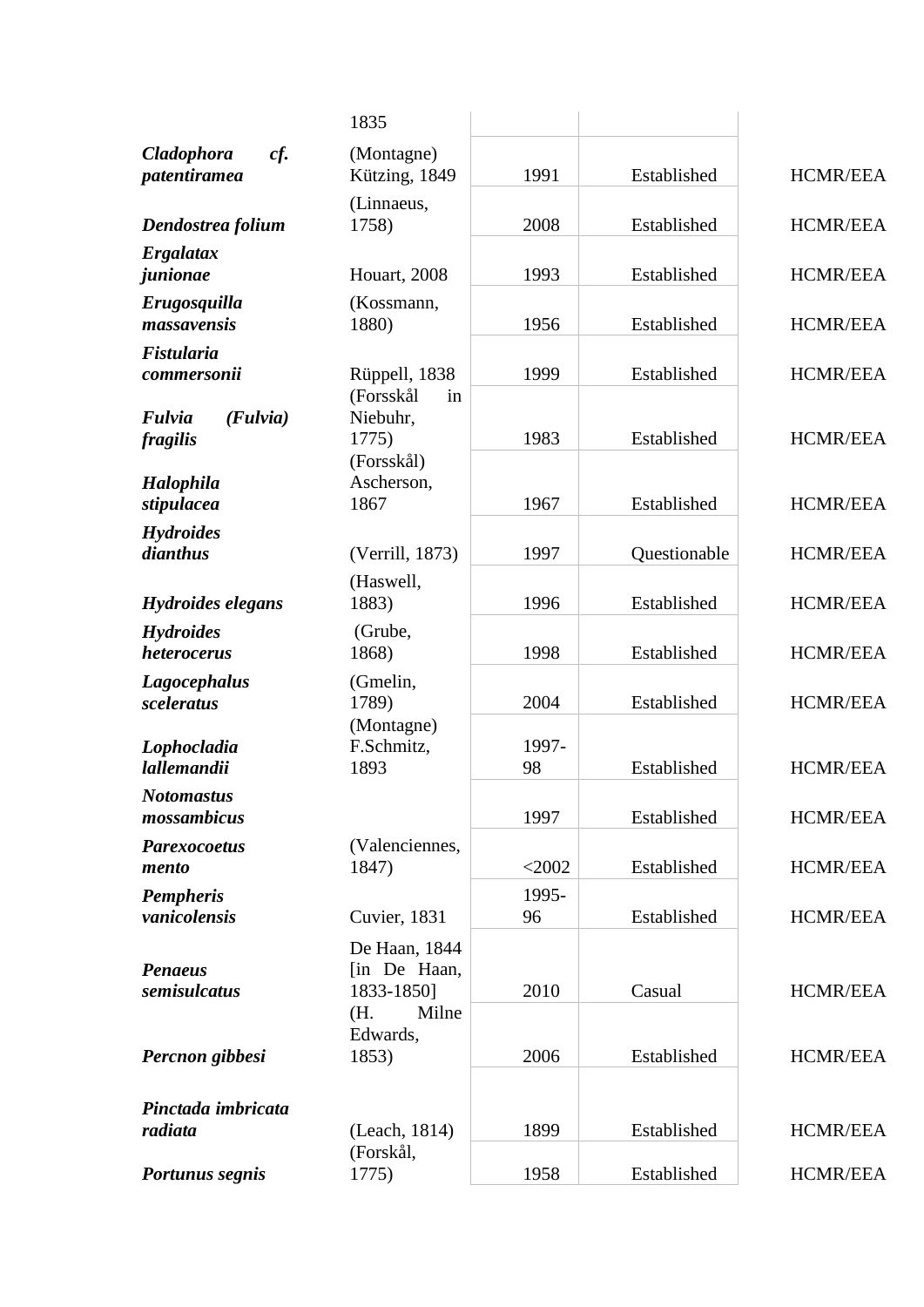| <b>Pseudonereis</b><br>anomala     | Gravier, 1900                          | 1969 | Established        | <b>HCMR/EEA</b> |
|------------------------------------|----------------------------------------|------|--------------------|-----------------|
| <b>Pterois miles</b>               | (Bennett,<br>1828)                     | 2013 | Casual             | HCMR/EEA        |
| <b>Pteragogus</b><br>pelycus       | Randall,<br>1981                       | 1997 | Established        | <b>HCMR/EEA</b> |
| Rhopilema<br>nomadica              | Galil 1990                             | 1995 | Established        | <b>HCMR/EEA</b> |
| <b>Sargocentron</b><br>rubrum      | (Forsskål,<br>1775)                    | 1961 | Established        | <b>HCMR/EEA</b> |
| <b>Saurida</b><br>undosquamis      | (Richardson,<br>1848)                  | 1960 | Established        | <b>HCMR/EEA</b> |
| <b>Scomberomorus</b><br>commerson  | (Lacepède,<br>1800)                    | 2008 | Established        | <b>HCMR/EEA</b> |
| Sillago sihama                     | (Forsskål,<br>1775)<br>(Müller<br>$\&$ | 2009 | Casual             | <b>HCMR/EEA</b> |
| <b>Sphoeroides</b><br>pachygaster  | Troschel,<br>1848)                     | 2005 | range<br>expansion | <b>HCMR/EEA</b> |
| <b>Sphyraena</b><br>chrysotaenia   | Klunzinger,<br>1884                    | 1964 | Established        | <b>HCMR/EEA</b> |
| Spirorbis marioni                  | (Caullery)<br>$\&$<br>Mesnil, 1897)    | 1996 | Unknown            | <b>HCMR/EEA</b> |
| <b>Spirobranchus</b><br>tetraceros | (Schmarda,<br>1861)                    | 1996 | Established        | <b>HCMR/EEA</b> |
| <b>Spondylus</b><br>spinosus       | Schreibers,<br>1793                    | 2001 | Established        | <b>HCMR/EEA</b> |
| <b>Stephanolepis</b><br>diaspros   | Fraser-<br>Brunner, 1940<br>(Kützing)  | 1935 | Established        | <b>HCMR/EEA</b> |
| Stypopodium<br>schimperi           | M.Verlaque &<br>Boudouresque,<br>1991  | 1990 | Established        | <b>HCMR/EEA</b> |
| Synaptula<br>reciprocans           | (Forskål,<br>1775)                     | 1986 | Established        | <b>HCMR/EEA</b> |
| Womersleyella<br>setacea           | (Hollenberg)<br>R.E.Norris,<br>1992    | 2008 | Established        | <b>HCMR/EEA</b> |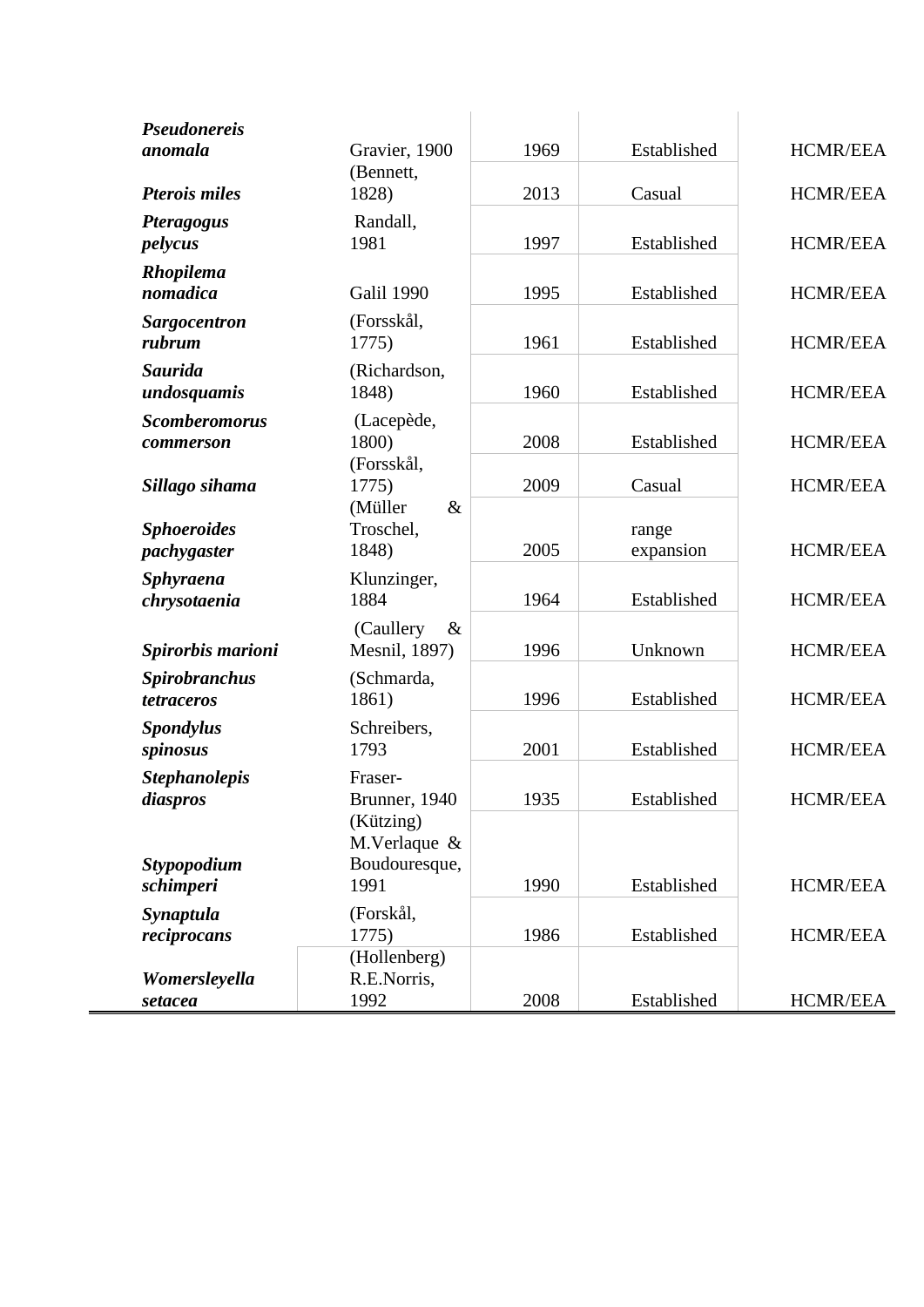| <b>Species</b>      | <b>Author</b> | <b>First</b><br>sighting | <b>Establishment</b><br><b>Success</b> | <b>Consulted</b><br>database |
|---------------------|---------------|--------------------------|----------------------------------------|------------------------------|
|                     | (A. Milne-    |                          |                                        |                              |
| <b>Charybdis</b>    | Edwards,      |                          |                                        |                              |
| hellerii            | 1867)         | 1986                     | Established                            | <b>HCMR/EEA</b>              |
| <b>Charybdis</b>    | Leene,        |                          |                                        |                              |
| longicollis         | 1938          | 1998                     | Established                            | <b>HCMR/EEA</b>              |
| <b>Callinectes</b>  | Rathbun,      |                          |                                        |                              |
| sapidus             | 1896          | 1964                     | Established                            | <b>HCMR/EEA</b>              |
| <b>Conomurex</b>    | (Swainson,    |                          |                                        |                              |
| persicus            | 1821)         | 1985                     | Established                            | <b>HCMR/EEA</b>              |
| <b>Etrumeus</b>     |               |                          |                                        |                              |
| golani              |               | 1999                     | Established                            | <b>HCMR/EEA</b>              |
|                     | (Spence)      |                          |                                        |                              |
| <b>Marsupenaeus</b> | Bate,         |                          |                                        |                              |
| japonicus           | 1888)         | 1961                     | Established                            | <b>HCMR/EEA</b>              |
| <b>Siganus</b>      | (Rüppell,     |                          |                                        |                              |
| <i>luridus</i>      | 1829)         | 1964                     | Established                            | <b>HCMR/EEA</b>              |
|                     | Forsskål &    |                          |                                        |                              |
| <b>Siganus</b>      | Niebuhr,      |                          |                                        |                              |
| rivulatus           | 1775          | 1928                     | Established                            | <b>HCMR/EEA</b>              |
| <b>Upeneus</b>      | (Bleeker,     |                          |                                        |                              |
| moluccensis         | 1855)         | 1961/1964                | Established                            | <b>HCMR/EEA</b>              |
|                     | Ben-Tuvia     |                          |                                        |                              |
|                     | & Golani,     |                          |                                        |                              |
| <b>Upeneus</b> pori | 1989          | 2004                     | Established                            | <b>HCMR/EEA</b>              |

**Table 2:** Marine species of commercial importance in the Mediterranean

2. Establishing a national network of aquatic and terrestrial experts that will actively engage in the development and updating of the national CYIAS database was one of the aims of the CYIAS project. Contact details for all experts willing to coming can be found on table 3.

CYIAS developers have identified established and networked with a number of national and international experts on aquatic and terrestrial IAS. Upon completion of the STSM, AFM plans to arrange a meeting in Cyprus with all related stakeholders in order to inform them and find a suitable hosting environment for the CYIAS database. In addition to the experts on table we have identified two more experts that will be contacted shortly in order to become part of the network namely: Mr. Chatzisterkotis and Dr Marina Argyrou.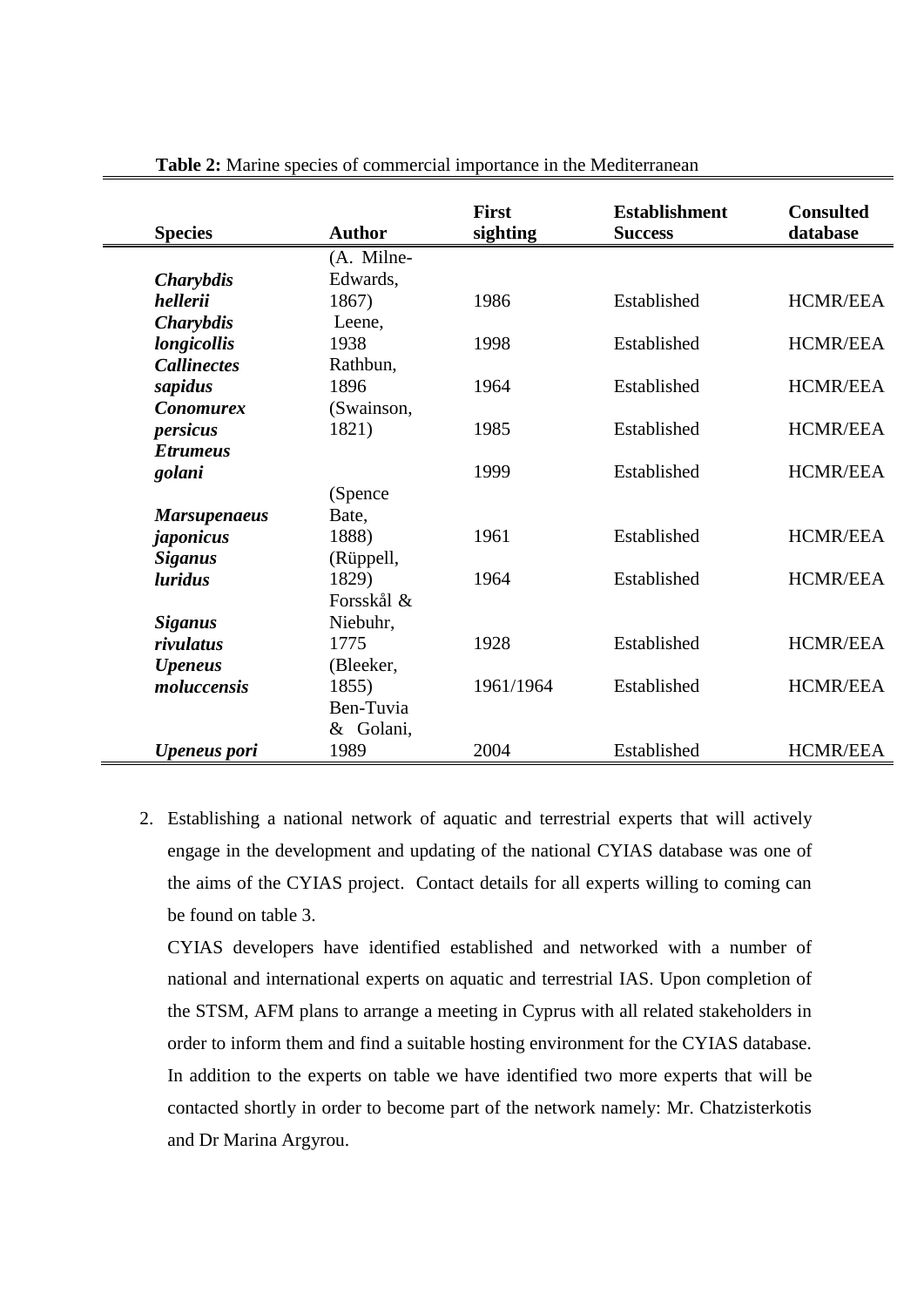| Name               | <b>Surname</b> | <b>Title</b>                                          | <b>Expertise</b>                                                                                             | <b>Affiliation</b>                                               | <b>Address</b>                                                                                            | Tel.                  | Email                        |
|--------------------|----------------|-------------------------------------------------------|--------------------------------------------------------------------------------------------------------------|------------------------------------------------------------------|-----------------------------------------------------------------------------------------------------------|-----------------------|------------------------------|
| Kelly              | Martinou       | Postdoctoral<br>Researcher,<br>Ecology,<br>Entomology | Agroecology/Ecosystem<br>Services & biocontrol<br>agents, terrestrial                                        | Dpt of<br>Agriculture,<br>Food Science<br>and Biotech.<br>C.U.T. | Athinon &<br>Anexartisias<br>Pitsillides<br>Building,<br>Limassol<br>3036<br>46,7 km<br>Athens-<br>Sounio | 00357-<br>25002091    | angeliki.martinou@cut.ac.cy  |
| Kostas             | Tsiamis        | Postdoctoral<br>Researcher                            | Marine Benthos,<br>seaweeds & seagrasses,<br>marine                                                          | HCMR.<br>Institute of<br>Oceanography                            | Avenue,<br>Anavyssos<br>19013,<br>Attica,<br>Greece<br>01                                                 | 0030-<br>2291076334   | kostas.tsiamis@gmail.com     |
| Nikolas            | Michailidis    | Fisheries<br>Officer                                  | Fisheries biology                                                                                            | Dpt of<br>Fisheries and<br>Marine<br>Research                    | Vithleem,<br>1416<br>Nicosia,<br>Cyprus                                                                   | $00357 -$<br>22807866 | nmichailidis@dfmr.moa.gov.cy |
| George             | Constantinou   | Amateur                                               | biodiversity                                                                                                 | Dpt<br>Agriculture,<br>Ministry of                               |                                                                                                           | 00357-<br>96376823    | fanigeorge@hotmail.com       |
| Efthymios          | Odysseos       | Agricultural<br>Officer A'                            | Plant Health, Quarantine<br>plant pests                                                                      | Agriculture,<br>Natural<br>Resources and<br>Environment          | Louki<br>Akrita Av.<br>1412,<br>Nicosia<br>7 Km<br>Athinon-                                               | 00357-<br>22408629    | eodisseos@da.moa.gov.cy      |
| <b>Stamatis</b>    | Zogaris        | Dr<br>Geographer,<br><b>Biologist</b>                 | fish, birds, vegetation<br>ecology                                                                           | HCMR,<br>Greece                                                  | Souniou,<br>Anavissos<br>Attiki<br>19013                                                                  | 0030-693<br>2000010   | zogaris@gmail.com            |
| Chara-<br>lambos   | Christodoulou  | BSc (Hons)<br>Forest<br>Management                    | Flora and vegetation/Plant<br>diversity<br>conservation/Management<br>and conservation of<br>protected areas | Dpt of<br>Forests.<br><b>MANRE</b>                               | Dpt of<br>Forests,<br>1414<br>Lefkosia                                                                    | 00357-<br>22462937    | floracy@primehome.com        |
| Christo-<br>doulos | Pipis          | Vet                                                   |                                                                                                              | Dpt Animal<br>Health                                             | 1417<br>Αθαλάσσα                                                                                          | 00357-<br>22805249    | animal.headth@vs.moa.gov.cy  |

# **Table 3:** A National Experts registry willing to contribute to CYIAS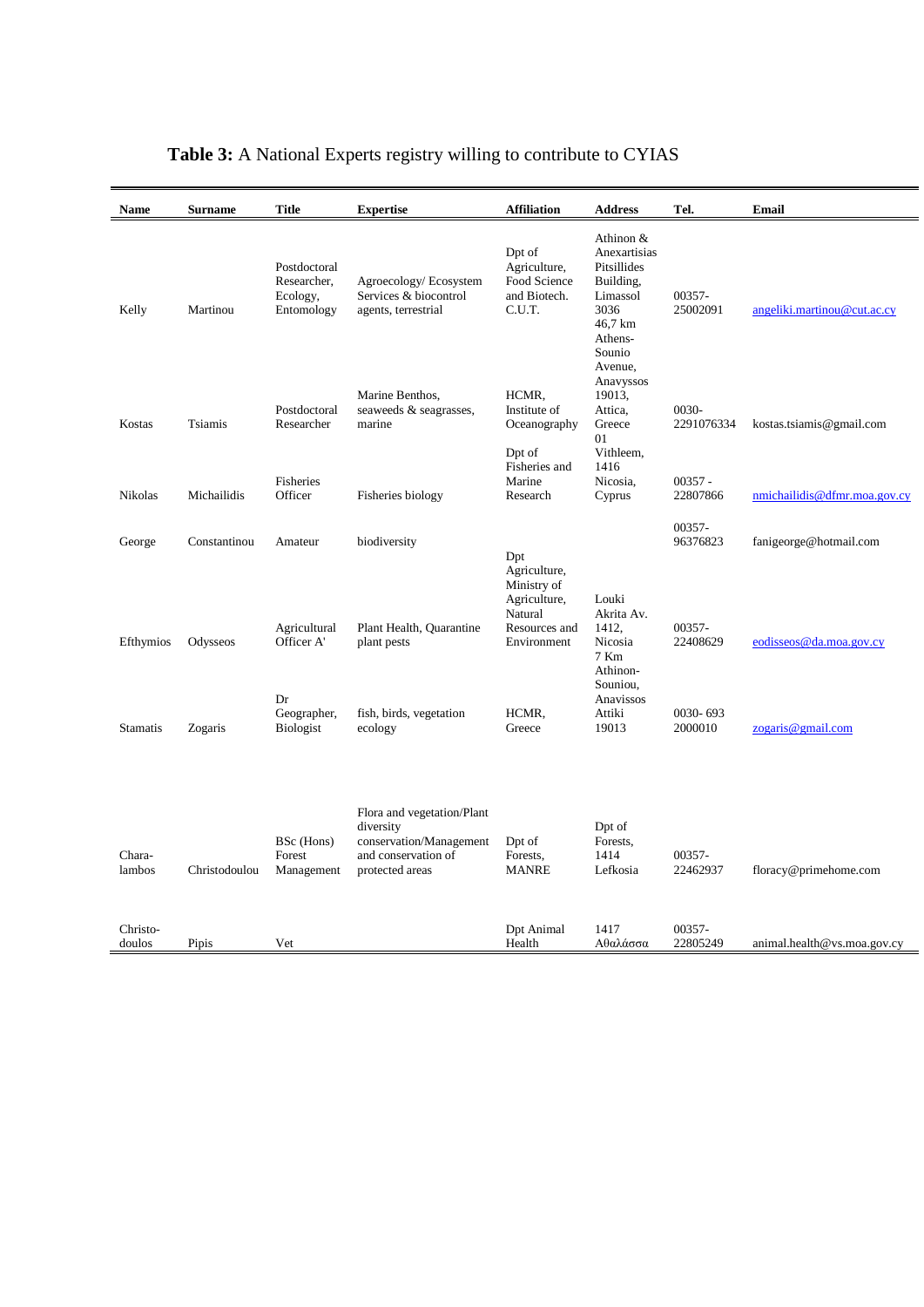3. CYIAS aims at linking IAS issues in Cyprus with European and global databases and establish a national network of experts that will be actively involved in gathering information and conduct IAS related research projects. Therefore the CYIAS developers contributed by sending an updated list for the marine alien species for Cyprus to DAISIE database. The list included 155 marine species including 8 cryptogenic, 2 range expansions and 12 exclusions. A sheet with all synonyms and literature for the data collected was also provided to DAISIE.

#### **Common objectives between CYIAS and COST action TD 1209:**

**WP1 Early warning and rapid response:** COST Action TD1209 through WP 1 aims to systematically review past trends relevant to EWRR which will inform data integration (WG4). CYIAS the proposed Cypriot database can now serve as the basis and enable recommendations to be developed for rapid dissemination of IAS notifications at the national level. Furthermore, through the experts registry CYIAS has identified information system managers at the national level. CYIAS will enable the early warning and rapid response of invasive species such as the Lionfish *Pterois miles* that has recently raised justifiable concerns of a possible onset of a new invasion in the Mediterranean Sea (Bariche et al. 2013). CYIAS will gather timely information for species such as *P. miles* and *R. nomadica.* Such information will serve as a basis in future awareness programmes and monitoring efforts during the early stage of colonization while control measures are still effective especially since complete eradication programmes for species such as *P. miles* would be unrealistic (Barbour et al. 2011).

**WP2 Trends analyses on pathways for the MSFD:** CYIAS inventory includes information on pathways (similar to ELNAIS) and will serve as a basic tool for trends and analysis on pathways especially for the marine strategy framework directive (MSFD: 2008/56/EC) which requires that Member States take measures to achieve or maintain Good Environmental Status (GES) by 2020. According to Articles 5 and 11 of the MSFD, coordinated monitoring programmes should be established and implemented by 15 July 2014 in order to assess the environmental status of marine waters (Zampoukas et al. 2012).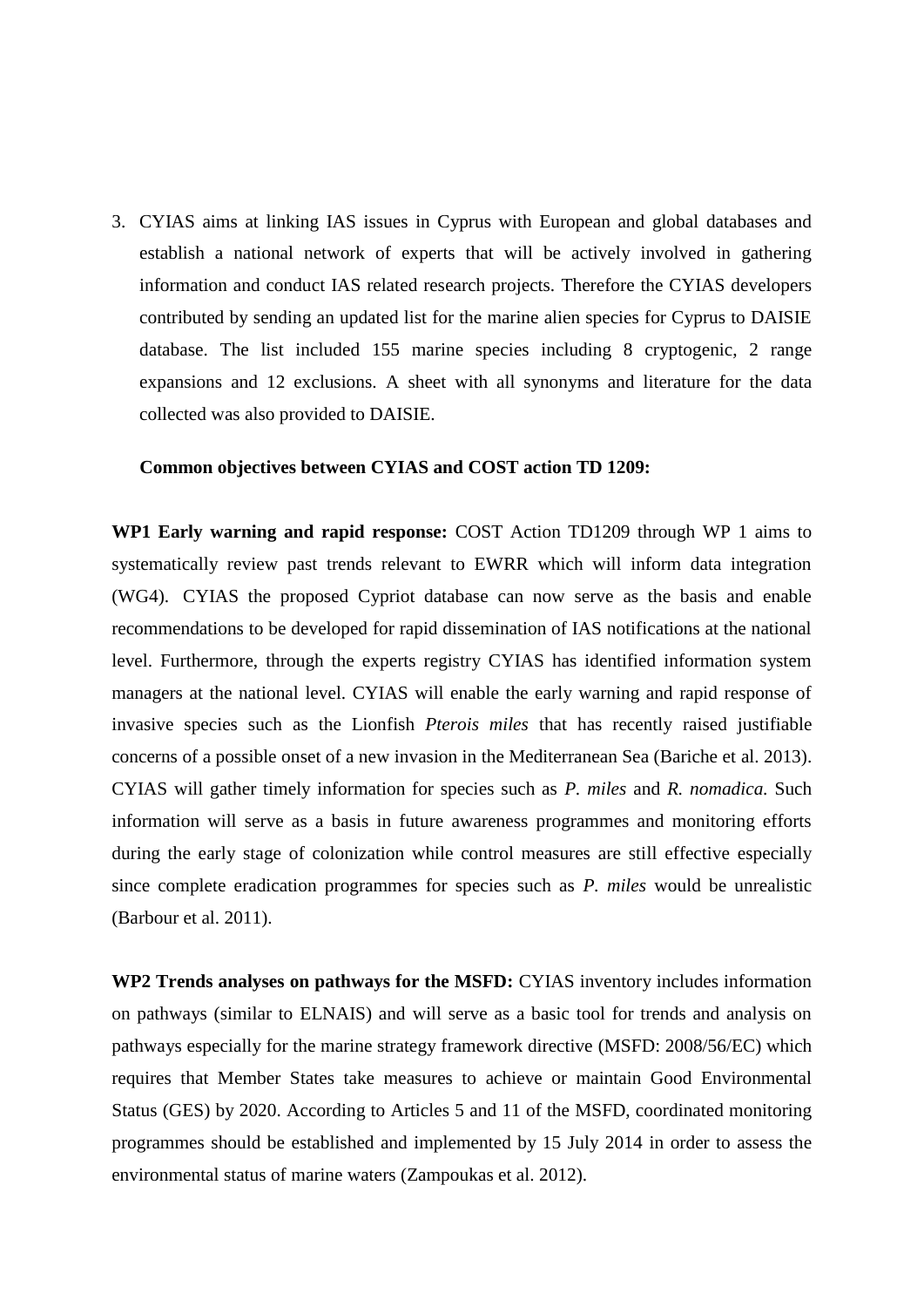**WP3 Trends and analyses on impacts of priority species:** Knowing and predicting the environmental and socio-economic impact of actual and potential IAS is an essential component of an efficient information and EWRR system on IAS.

Definition of priority species among IAS at national level is essential in order to understand the trends and analyze the impact of these priority species. A list of a priority species list for marine species has been developed through CYIAS and another list for terrestrial species is pending and will be the subject of experts discussion during the meeting/presentation of the CYIAS database that is planned to take place in Cyprus.

**WP4 Data standardisation and harmonisation:** CYIAS was created and operates in accordance with the aims of WP4 as input data on terrestrial IAS of different taxonomic groups come from DAISIE and EASIN and data on marine species are based on the ELNAIS principles and data stored within HCMR/EEA, DAISIE and ELNAIS. Since CYIAS is a new inventory based on existing information from sources such as DAISIE and **HCMR/EEA**, it can provide output data in harmonization with DAISIE but also EASIN avoiding the risk of inconsistencies with a consensus on terminology.

#### **CYIAS future plans**

A number of activities have been planned or are expected to be planned in order to keep CYIAS updated and functional with as much information regarding invasive alien species in Cyprus as possible

- 1) A stakeholders meeting where the database will be presented
- 2) An experts network that has been established will be contacted by email by Angeliki F Martinou at regular intervals in order to collect and update news and grey literature information on invasive species for Cyprus.
- 3) The CYIAS database is currently uploaded on ACCESS system and it currently provides information regarding the establishment success, pathways and origin of IAS species in the future we have made a provisional design in order for CYIAS to be able to hold information maps for IAS in Cyprus.

#### **Future collaboration with the Host and Host Institute Hellenic Centre Marine Research**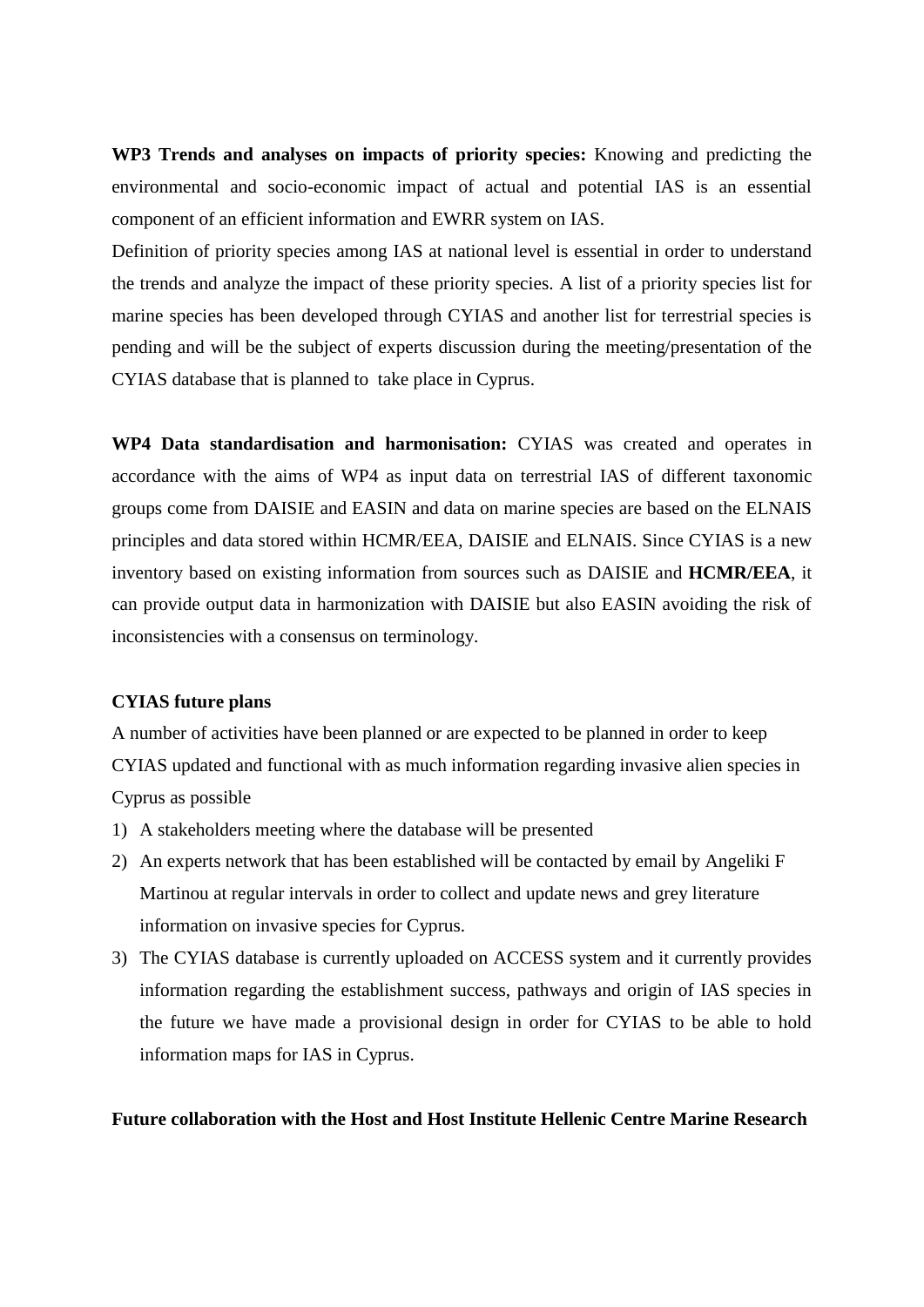#### **Foreseen Publications**

Dr Zenetos and I are currently in preparation of a publication with the title: "Marine Invasive Alien species Inventory of the European Marine environment as a basis of an early warning rapid response system". We also plan to write a second manuscript as a short paper on CYIAS and currently consider submitting an abstract for a poster presentation at the Neobiota conference 2014.

#### **Future collaboration with the Host**

Given that a database is a dynamic process that needs continuous input, development and updating, I feel that we have now just started with CYIAS. It was a pleasure working with Dr Zenetos and I sincerely hope that we get or make the chances to continue working on biological invasions

#### **References**

- **Barbour, A.B., Allen, M.S., Frazer, T.K., Sherman, K.D. (2011).** Evaluating the potential efficacy of invasive lionfish (Pterois volitans) removals. PLoS ONE, 6 (5), e19666
- **Bariche M, Torres M, Azzurro E (2013).** The presence of the invasive Lionfish *Pterois miles* in the Mediterranean Sea. Mediterranean Marine Science http://www.medit-mar-sc.net DOI: http://dx.doi.org/10.12681/mms.428
- **Katsanevakis S**, **Tsiamis K, Ioannou G, Michailidis N, Zenetos A, 2009**. Inventory of alien marine species of Cyprus (2009). Mediterranean Marine Science 10(2): 109–133.
- **MEA (Millenium Ecosystem Assessment) (2005).** Ecosystems and human well being: Biodiversity Synthesis. World Resources Institute, Washington DC 96 pp.
- **Shine C, Kettunen M, Genovesi OP, Essl F, Gollasch S, Rabitsch W, Scalera R, Starfinger U, ten Brink P (2010).** Assesment to support continued development of the EU Strategy to combat invasive alien species. Final Report for the European Commission. Institute for European Environmental Policy (IEEP), Brussels, 297 pp.

**[WoRMS Editorial Board](http://www.marinespecies.org/##) (2014).** World Register of Marine Species. Available from http://www.marinespecies.org at VLIZ. Accessed 2014-04-28

**Zampoukas N, Piha H, Bigagli E,Hoepffner N, Hanke G & Cardoso AC (2012)** Monitoring for the Marine Strategy Framework Directive: Requirements and Options. JRC Scientific and Technical Reports 42 pp.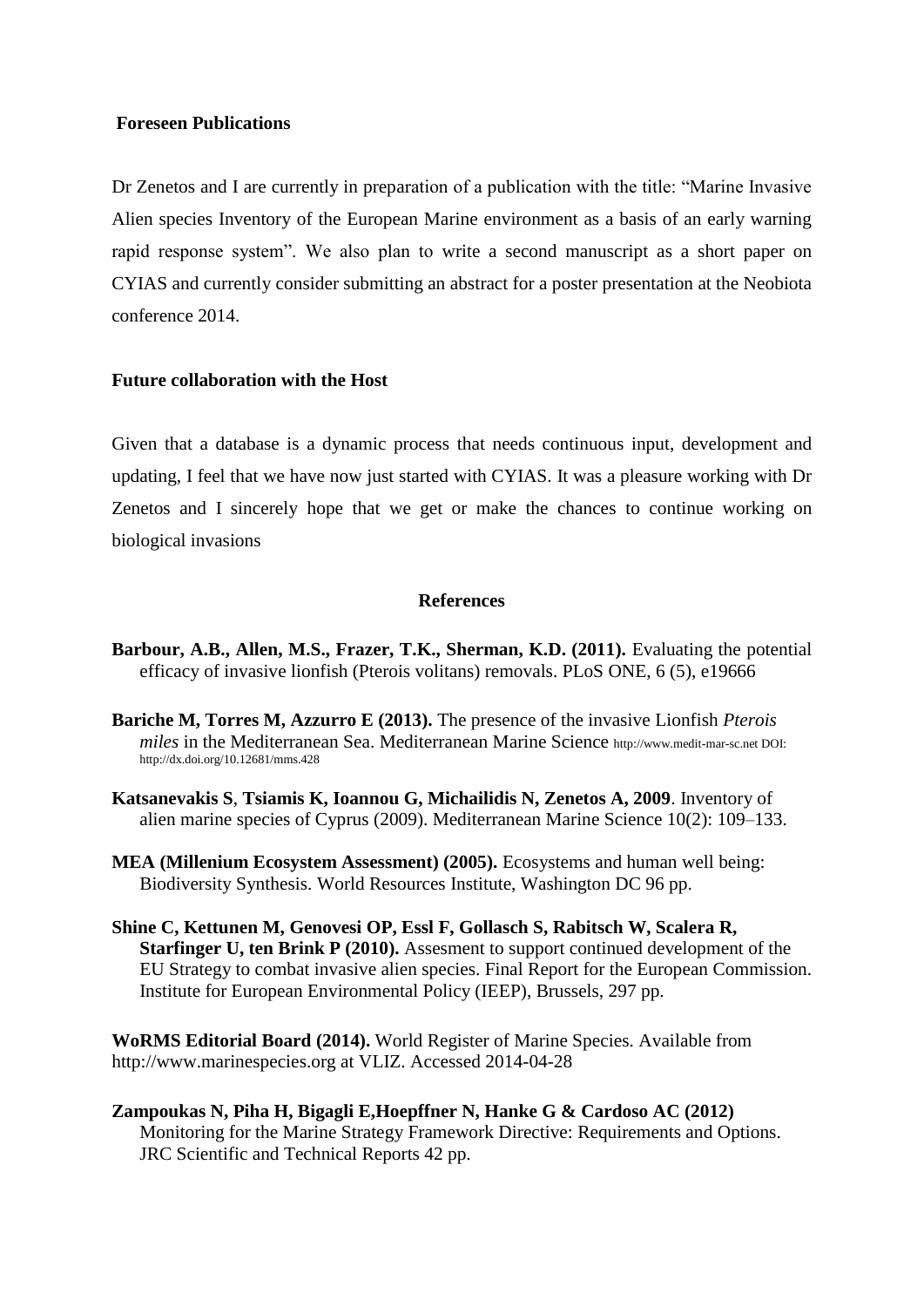#### **CYIAS WEBSITE DEVELOPMENT**

CYIAS is currently an offline database based on ACCESS but it is hoped that it will be soon online. Herein we provide a draft plan for the website design.

#### **HEADLINE 1: CYIAS HOME TEXT:CYIAS: CYPRUS INVASIVE ALIEN SPECIES**

Biological invasions are one of the most important drivers of biodiversity loss and major pressure to several types of ecosystems with environmental and economic impacts (MEA, 2005). A conservative estimate of the annual damage caused in the EU is 12 billion euros (Shine et al. 2010). Action 16 of the Biodiversity Strategy explicitly requests that by 2020 invasive alien species and their pathways are identified, that priority species are managed or eradicated and that pathways are managed to prevent the introduction and establishment of new IAS. Furthermore, currently a regulation is proposed at European level for the prevention and management of the introductions of alien species and member countries will be asked to create priority lists for invasive species. To help those tackling the invasive species challenge, The CYIAS database provides a 'place' for information on biological invasions in Cyprus. Please note that the aim for the database is to be continually updated and soon uploaded on a website. Read **[more about CYIAS](http://www.europe-aliens.org/aboutDAISIE.do)**.

### **HEADLINE 2: CAN WE ESTIMATE THE WORST INVASIVE FOR CYPRUS TEXT: ……..**

# **HEADLINE3: MORE ABOUT CYIAS**

**TEXT: ABOUT CYIAS**

This database was developed as part of the Cyprus Invasive Alien Species project undertaken by Dr Angeliki F Martinou, Cyprus University of Technology, Cyprus under the guidance and supervision of Dr Argyro Zenetos Hellenic Centre of Marine Research Greece funded funded through a short term scientific mission by the COST Action TD1209 – Alien Challenge. It provides information on biological invasions in Cyprus and a registry of national and international experts working on IAS in Cyprus. The general objectives of CYIAS are:

- 1. To create an inventory of invasive species that threaten Cypriot terrestrial, freshwater and marine environments
- 2. To structure the inventory to provide the basis for prevention and control of biological invasions through the understanding of the environmental, social, economic and other factors involved
- 3. To assess and summarize the ecological, economic and health risks and impacts of the [most widespread and/or noxious invasive species](http://www.europe-aliens.org/speciesTheWorst.do)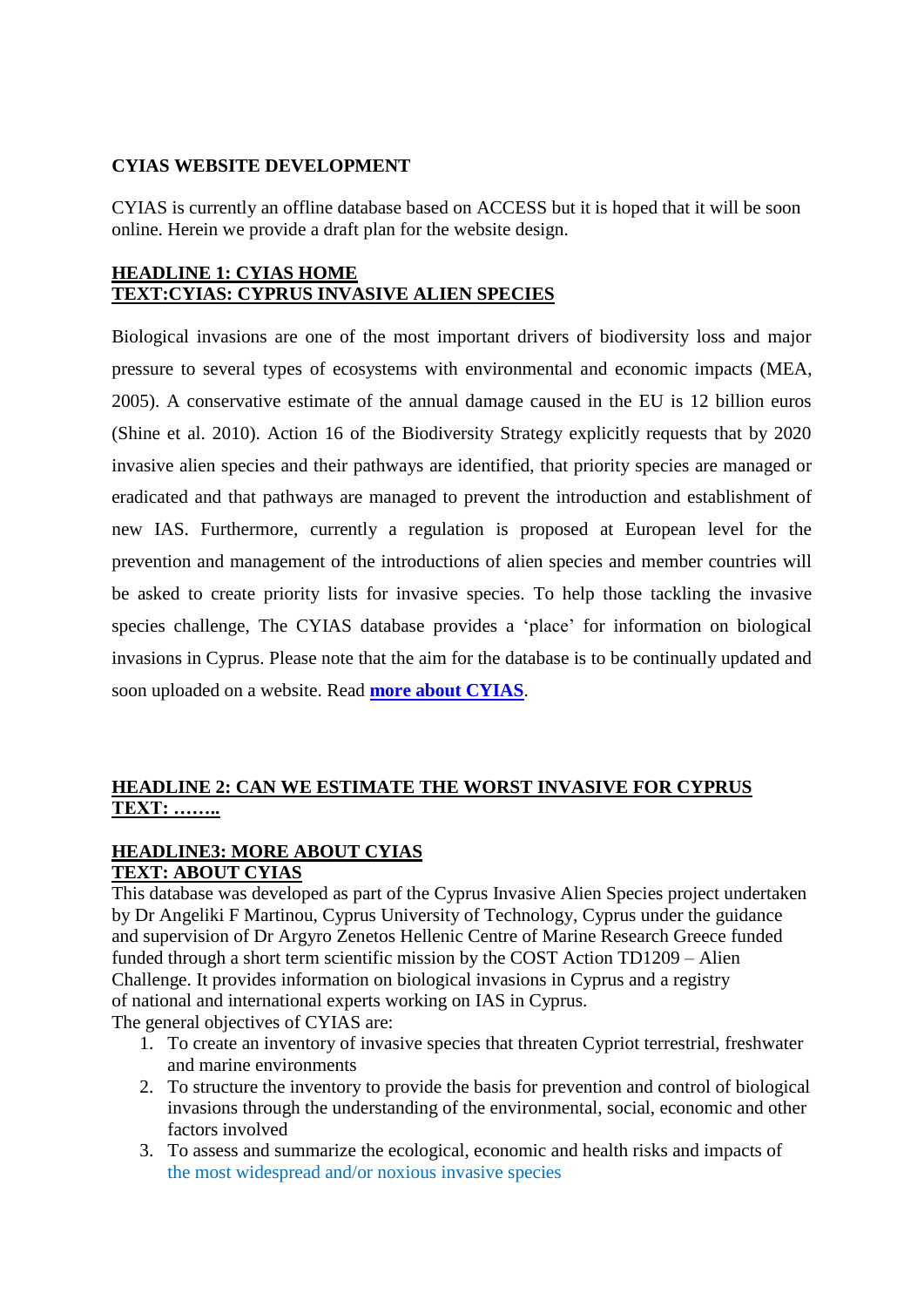4. To use distribution data and the experiences of the individual Member States as a framework for considering indicators for early warning

CYIAS is a pivotal instrument in developing a nationally-wide strategy that encompasses both the geographical scale of the problem and unites the study of different taxa in marine, freshwater and terrestrial environments. A direct access to a national knowledge base policy makers and stakeholders addressing the invasive alien species challenge will easily obtain data on species that are invasive or potentially invasive in particular habitats, and use this information in their planning efforts. Data has been collated for vertebrates, invertebrates, marine and inland aquatic organisms as well as plants.

Search for information on one of the ... alien [species](http://www.europe-aliens.org/speciesSearch.do) occurring in Cyprus

- Search for one of the …. [experts](http://www.europe-aliens.org/expertSearch.do) on biological invasions in Cyprus
- Search [regions](http://www.europe-aliens.org/regionSearch.do) to explore the alien species threats across Cyprus, terrestrial freshwater and marine habitats.

Reliable, detailed information on the most invasive alien species in Cyprus is an essential tool for preventing their spread and impact, and for applying effective and appropriate control strategies. Using CYIAS' major resource we aim to identify the worst invasive aliens in Cyprus, covering a broad spectrum of life forms and representing some of the worst species in terms of their impact on biodiversity, economy and health. Species accounts for these species provide information on their biology and ecology, habitat and distributions (including detailed maps in the future), introduction pathways, invasion trends, impacts and management methods including ways of prevention.

Use the menu items on the left-hand side of this page to find out more about alien species and the CYIAS project. Other information may also be found at [www.cyias.cy](http://www.daisie.se/)

#### **HEADLINE 4: Search Species TEXT:**

#### **Please enter some search criteria and click on search to get some results**

Taxon:…………. Species name:…………. Common name:………………

#### **HEADLINE 4: Search Region TEXT:**

Select from list of regions:

#### **HEADLINE 5: Experts Registry TEXT:**

Find experts (include a list) Register as an expert